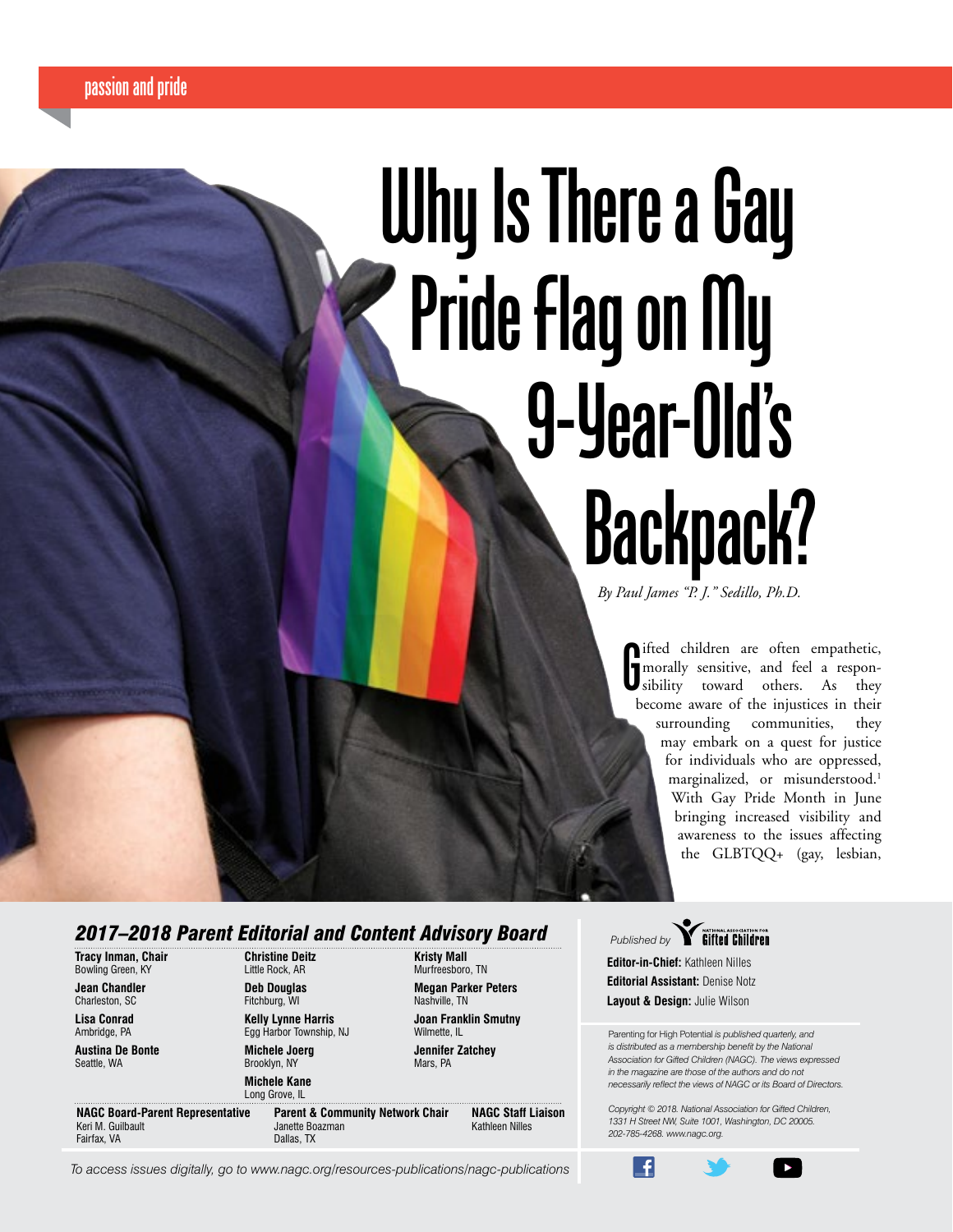bisexual, transgender, queer, questioning, and others) community, the justice-focused gifted child or adolescent may gravitate to events and groups that support gay rights.

So, how can parents empower and educate the gifted child who now has a Pride flag on their backpack or who plans to attend the Annual Gay Pride Festival? How can you support your child when she signs up for a lesbian poetry reading at a local bookstore, or when he helps design a float for a local Alternative Sexual Expressions group for the Gay Pride Parade?



Start by educating yourself. It's important that parents educate themselves on the issue their child is passionate about. With respect to GLBTQQ+, it's important to have a foundational understanding of what GLBTQQ+ children face in schools, whether or not your child identifies as GLBTQQ+. In a groundbreaking survey of more than 10,000 LGBT-identified youth ages 13–17, the Human Rights Campaign found high incident rates of both verbal and physical harassment in schools.<sup>2</sup> For GLBTQQ+ students, faculty, and staff, the school environment can pose numerous threats and obstacles: Hateful language, physical and emotional harassment, and the threat of

physical violence are a reality.

**Talk to your child about GLBTQQ+ culture and history.** American history as it pertains to the GLBTQQ+ community is marked by many inequities and discriminating obstacles; however, there are numerous milestones of moral courage and victories that are not usually shared in mainstream history. School libraries rarely have GLBTQQ+ book titles for students to read and check out—an upsetting fact for many children. *(See sidebar for suggestions.)*

You may also research the history that defined the Gay Rights Movement. Here are a few historical events for you and your child to explore further:

- **The Stonewall Riots.** The catalyst behind the many Pride celebrations held throughout the world, the Stonewall Riots have become the defining event that marked the start of the [Gay Rights Movement](http://en.wikipedia.org/wiki/Gay_rights_movement) in the U.S. and around the world.
- **Harvey Milk.** The first openly gay man to win a seat on the San Francisco Board of Supervisors, Milk was an advocate for many marginalized groups of people on the fringes of society, including gay people and senior citizens.
- **The Briggs Initiative of 1978.** Requiring the termination of any teacher or school employee who publicly supported gay rights, this proposed California legislation faced a huge backlash and was defeated.
- **Legalization of same-sex marriage.** On February 8, 2014, the U.S. Supreme Court legalized same-sex marriage.



**Acknowledge that your gifted child may challenge authority and question rules.** Remind your child of

the many famous individuals—such as Mahatma Gandhi, Harvey Milk, and Martin Luther King—who were rule breakers and change agents. Encourage letter-writing to challenge unfair laws, and help your child use her intelligence, critical thinking, and creative skills to identify alternative solutions to the unjust practices she sees in the world around her.

**Locate role models and mentors.** If possible, locate a GLBTQQ+ role model and go-to person who can inspire, provide knowledge, motivate your child, and provide the wider perspective that you may lack. A good mentor can mold and provide resources and connections for new ideas, which can in turn further sharpen your gifted child's intellectual and emotional skills.

## **Just for Kids**

### *Gay and Lesbian History for Kids: The Century-Long Struggle for LGBT Rights*

by Jerome Pohlen

This book looks at the positive gains and struggles with the GLBT movement with the intent to provide

information for the perspective of our adolescents.

### *Pride: Celebrating Diversity and Community*

by Robin Stevenson

This book goes into detail about Pride events not being just a party but an event for social justice that began with a riot. The book showcases about fighting for freedom and equality by protesting and



& Lesbian

celebrating around the world with an event known as Pride.

#### *This Day in June*

by Gayle E. Pitman

This book welcomes readers to experience a Pride celebration and share in a day when we are all united. The book also includes facts about GLBT history and culture.

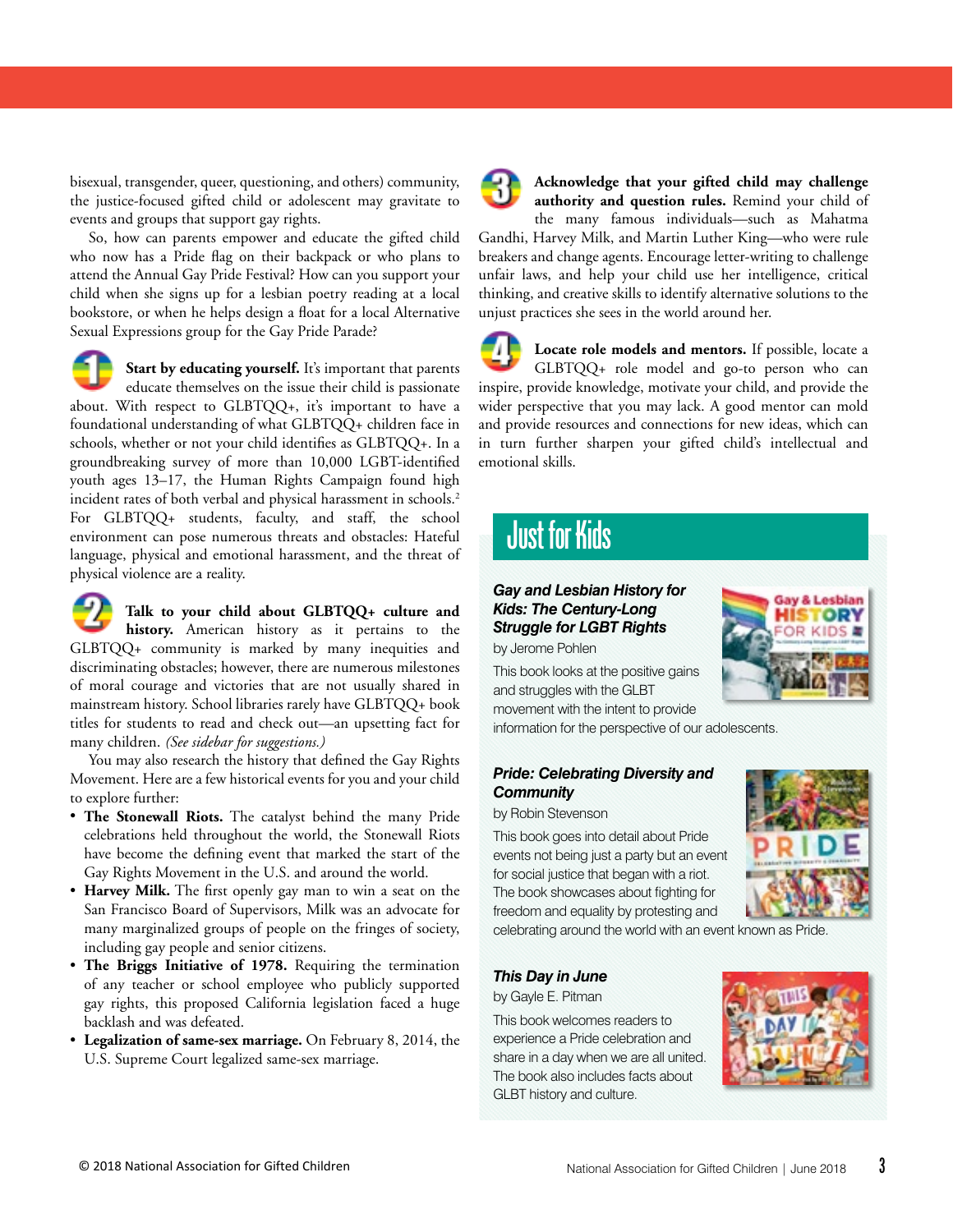

**Direct her passions.** Allow your child to participate in community service or volunteer activities with GLBTQQ+ organizations. You can contact your local GLBTQQ+ Pride organization and volunteer through **[interpride.org](http://www.interpride.org)**; attend Parents and Friends of Lesbians and Gays (PFLAG) events to support confidential peer support, education, and advocacy in communities in nearly all states; and/or identify if there is a Gay-Straight Alliance at your child's school.

**Become an ally.** As an ally, you honor the efforts of all activists. Celebrate the historic events of the past by honoring GLBTQQ+ Pride Month. Attend a local Pride parade or find out what other GLBTQQ+ events are occurring in your city during Pride Month and throughout the year. Demonstrate pride, love, and acceptance.

**Start or support a Safe Zone Program at your child's school.** Safe Zone Programs are common in schools and are usually designated by a placard outside a teacher's classroom, the principal's office, the school cafeteria, or other school entryway. A Safe Zone is a place for a person who needs help, advice, or just a safe space to talk. For more information, contact **thesafezoneproject.com**.

**Start or support an anti-bullying policy at your child's school.** A strong policy protects all students, but many schools need explicit guidance on safeguarding GLBTQQ+ students. If starting an anti-bullying policy at your child's school, be sure to include language specifically prohibiting harassment based on nonconformity to gender norms, gender identity, and gender expression, as well as give examples of harassment based on actual or perceived sexual orientation.

Once in place, evaluate the effectiveness of your school's anti-bullying program annually using [student and staff surveys](http://www.tolerance.org/unavailable).

Staff and faculty members specifically trained to prevent and respond to bullying incidents play a pivotal role in developing and maintaining your school's anti-bullying program and are essential if a bullying incident occurs. It's important, then, to also designate an anti-bullying coordinator and an anti-bullying task force. Communicate effectively and often with students, parents or guardians, and the community about issues such as bullying. Post the name and contact information for your school's anti-bullying coordinator in the office, on the school website, and in the student handbook. Ensure that reactions to reports of harassment do not further stigmatize students who were targeted for their real or perceived GLBTQQ+ identities.

By becoming educated and involved, we can unlearn or dispel negative perceptions and attitudes of others by replacing malice *(Continues on p. 23)*